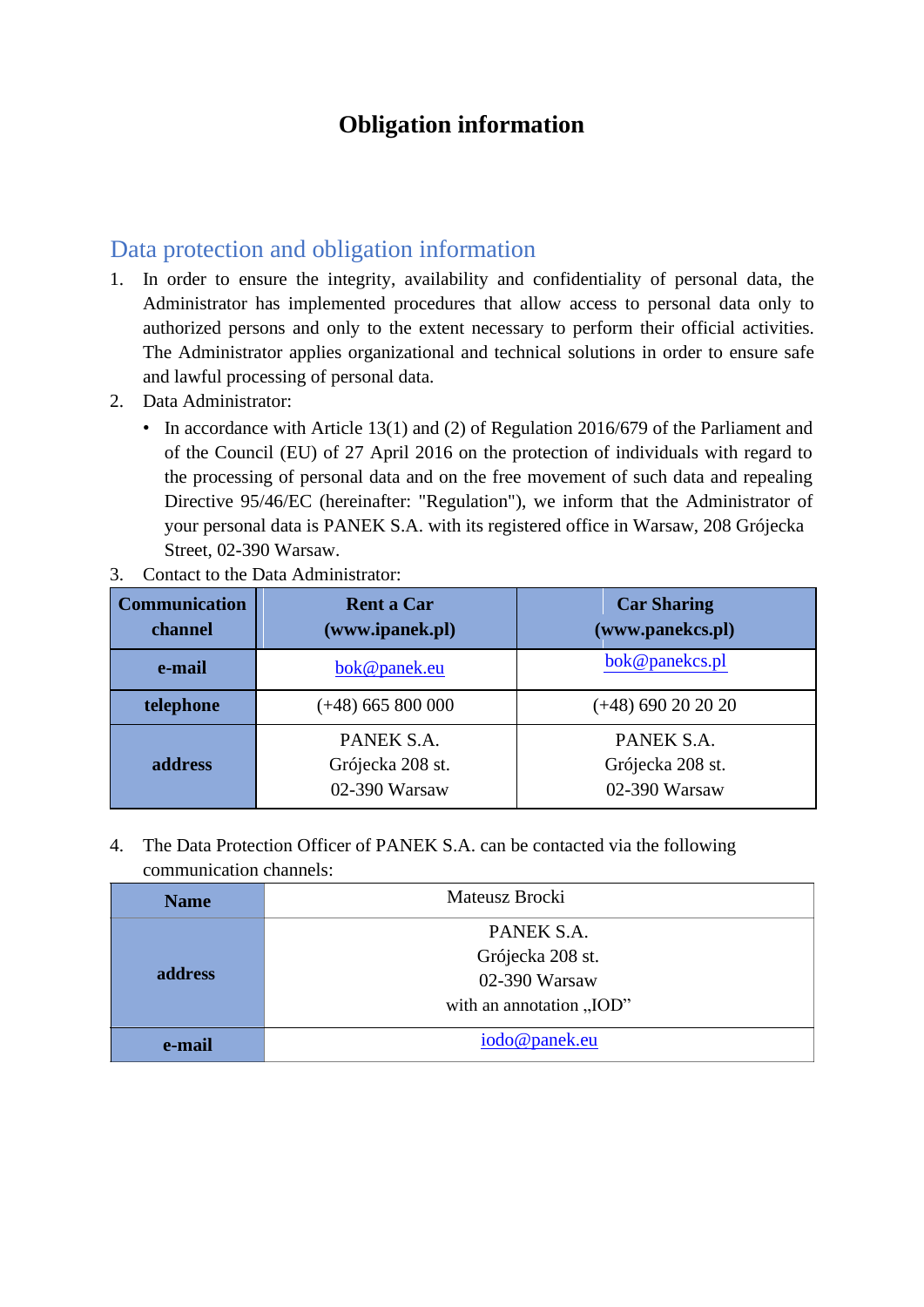| <b>Rent a Car</b><br>(www.ipanek.pl)                                                            | <b>Car Sharing</b><br>(www.panekcs.pl)                                                                                  |
|-------------------------------------------------------------------------------------------------|-------------------------------------------------------------------------------------------------------------------------|
| name and surname                                                                                | name and surname                                                                                                        |
| social security number (PESEL)                                                                  | social security number (PESEL)                                                                                          |
| telephone number                                                                                | telephone number                                                                                                        |
| e-mail address                                                                                  | e-mail address                                                                                                          |
| residence                                                                                       | residence                                                                                                               |
| place and date of birth                                                                         | place and date of birth                                                                                                 |
| number and expiration date of driving<br>license                                                | number and expiration date of driving<br>license                                                                        |
| ID number                                                                                       | ID number                                                                                                               |
| geolocation data                                                                                | geolocation data                                                                                                        |
| company name and address                                                                        | company name and address                                                                                                |
| NIP number                                                                                      | NIP number                                                                                                              |
| credit/payment card number and expiration<br>date                                               | credit/payment card number and expiration<br>date                                                                       |
| the image of person<br>(in case of rental at a Customer Service<br>Point; removed after 7 days) | image and obverse of the driving license<br>(selfie with a document removed up to 48<br>hours after account activation) |

5. In providing our services we collect the following personal data:

- 6. PANEK S.A. processes your personal data for purposes:
	- concluding and implementing the Agreement(s) connecting you with PANEK S.A. in accordance with Article 6(1)(b) of the Regulation,
	- send answers to your applications and notifications, information about promotions and competitions via e-mail, SMS, MMS or in a mobile application in accordance with Article 6(1)(a) of the Regulation,
	- marketing of goods and services of PANEK S.A. and satisfaction surveys of services provided in accordance with Article 6(1)(f) of the Regulation,
	- conducting operating activity of PANEK S.A. (e.g. analyses, reports, statistics, verification of payment reliability, etc.) in accordance with Article  $6(1)(f)$  of the Regulation,
	- securing the property owned by PANEK S.A., in particular to locate the car in case of its loss, misappropriation or theft and to verify the proper implementation of the Agreement by the Client in accordance with Article 6(1)(f) of the Regulation,
	- determine, defend and pursue claims in accordance with Article  $6(1)(f)$  of the Regulation,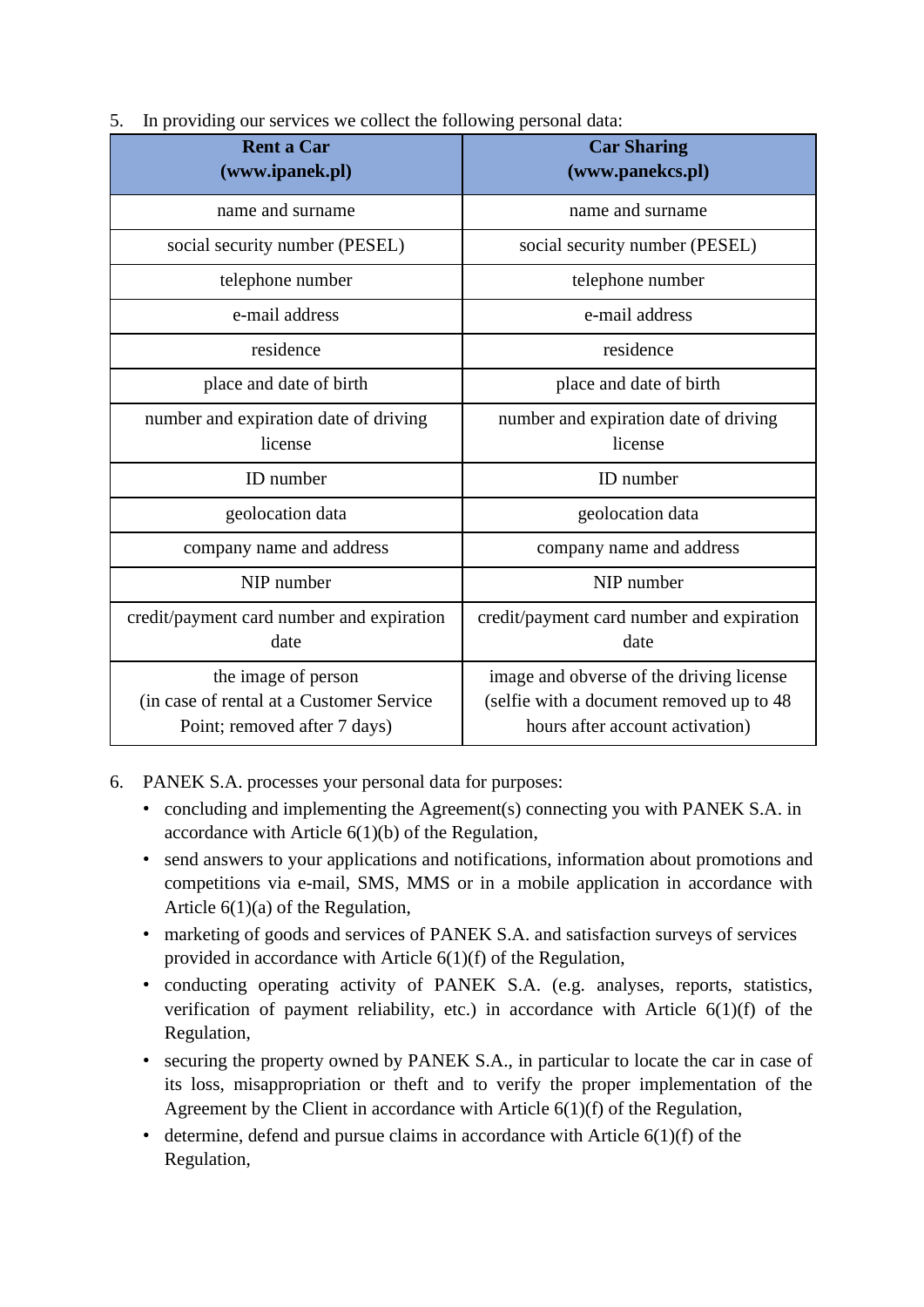- fulfilling the legal obligations incumbent on PANEK S.A. resulting from other legal regulations (e.g. providing information to the authorities entitled to request it, fulfilling court decisions, cooperation with insurers, etc.) in accordance with Article 6 section 1 point c) of the Regulation,
- the implementation of the recruitment process and the performance of the related obligations arising from the provisions of law related to the recruitment process, in particular from the Act of 26 June 1974 Labour Code (Article 6.1.c RODO),
- archives in accordance with Article  $6(1)(c)$  of the Regulation.
- 7. PANEK S.A. entrusts the processing of personal data to the following processing entities::
	- Softra Systemy Informatyczne Św. Michała 43 st. 61-119 Poznań,
	- Systell Systemy Contact Center Pułtuska 10 st. 61-052 Poznań,
	- Beyond.pl Sp. z o.o. A. Kręglewskiego 11 st.
- 8. The recipients of your personal data may be:
	- persons and entities authorized by PANEK S.A. providing services for the Administrator's business activity (our employees, associates, business partners, service providers, especially in the field of IT etc.),
	- authorized state authorities, insurers and other institutions on the basis of applicable laws,
	- business information companies,
	- the buyer of receivables,
	- business partners, in case of consent.
- 9. If PANEK S.A. processes personal data on the basis of a legitimate interest of PANEK S.A., personal data will be processed until there is a legitimate interest in processing personal data for a specific purpose, however, the data will not be processed if the Client raises a legitimate objection to such processing, and PANEK S.A. does not demonstrate the existence of valid legal grounds for processing or grounds for establishing, pursuing or defending claims.
- 10. PANEK S.A. processes personal data:
	- until the withdrawal of consent, when the basis for processing is consent,
	- until the statute of limitations for claims under the contract, where the processing is based on the contract,
	- until the moment required by law, when the processing is carried out on the basis of the legal obligation imposed on the administrator,
	- in connection with cookie technology personal data will be processed until these files are deleted by means of the settings of your browser or other device.
- 11. In the case of the User's consent to make his personal data available to PANEK S.A. business partners, the scope of the data provided will include (depending on the car used):